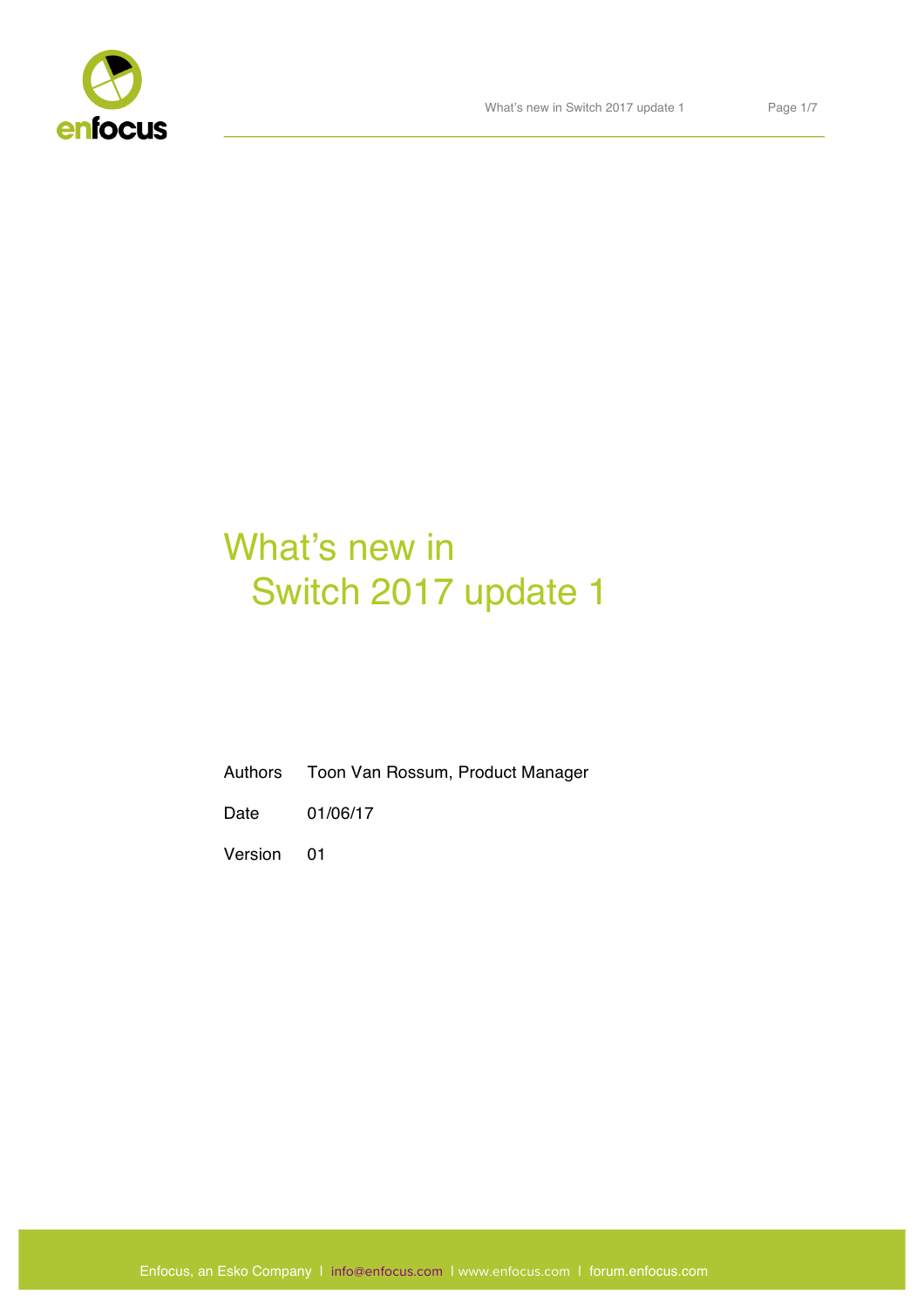

# TABLE OF CONTENTS

| Introduction<br>1.                                                                                                                                                          | 3                  |
|-----------------------------------------------------------------------------------------------------------------------------------------------------------------------------|--------------------|
| Short summary<br>1.1.                                                                                                                                                       | 3                  |
| New in 2017 update 1<br>2.                                                                                                                                                  | 3                  |
| Job Client licensing<br>2.1.                                                                                                                                                | 3                  |
| 2.2.<br><b>Job Client features</b><br>2.2.1. Downloading job reports<br>2.2.2. Locking, editing and replacing jobs.                                                         | $\frac{3}{3}$<br>4 |
| <b>Web Services</b><br>2.3.                                                                                                                                                 | 5                  |
| 2.4.<br>New and updated configurators<br>2.4.1.<br>Apple Automator<br>2.4.2. GMG GmbH & Co. KG, GMG ColorServer<br>Meadows Publishing Solutions, DesignMerge® Pro<br>2.4.3. | 6<br>6<br>6<br>6   |
| 7<br>3.<br><b>Bug Fixes</b>                                                                                                                                                 |                    |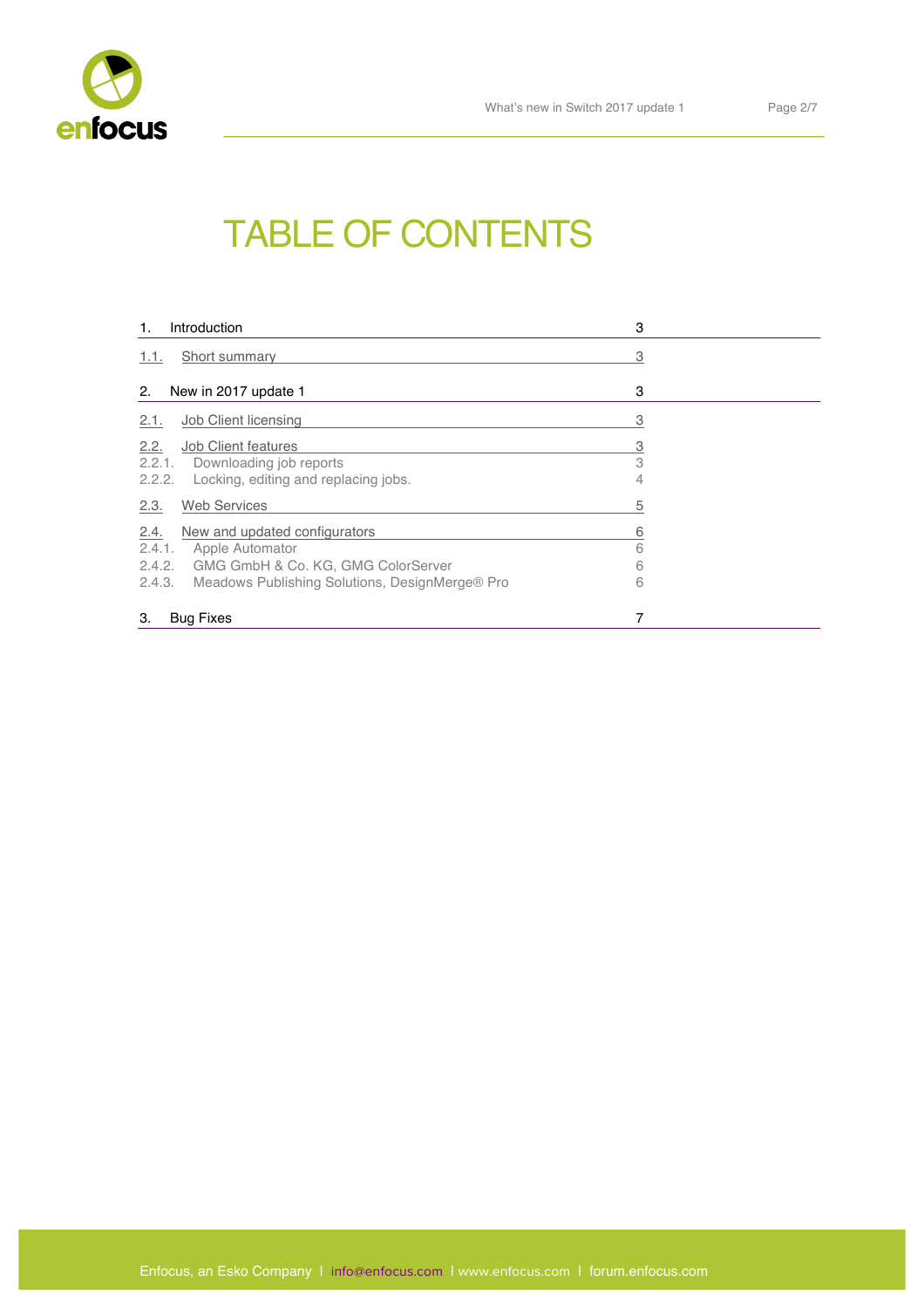

# **1. Introduction**

# **1.1. Short summary**

Switch 2017 update 1 is a free update for maintenance customers, focusing mainly on improving the Job Client functionality in the Web Portal, and bugfixes.

Based on the feedback from Switch 2017 users, we also decided to return to the old SwitchClient licensing model; licenses are again counted per concurrent connection and no longer per user.

# **2. New in 2017 update 1**

# **2.1. Job Client licensing**

The Switch Job Client now works with floating licenses for connected users. This means that with a license for 5 client users, you can still create more than 5 users – but only 5 can connect simultaneously. This is different compared to Switch 2017 where you were only allowed to create the same number of users as licensed.

In case all connection seats are taken and a user wants to sign in, Switch will automatically end any inactive sessions (inactive for ~5 minutes). If there are no inactive sessions users will not be allowed to sign in.

**Note**: Sessions are only counted for users with Job Client permission.

## **2.2. Job Client features**

A number of Job Client features that were previously only available in the Switch Client desktop application have been added to the Switch Web Portal.

## **2.2.1. Downloading job reports**

Reports can now be downloaded from the Web Portal for jobs in Checkpoints that allow report viewing.

| <b>Enable report viewing</b> | Yes |
|------------------------------|-----|
| Report dataset name          | Log |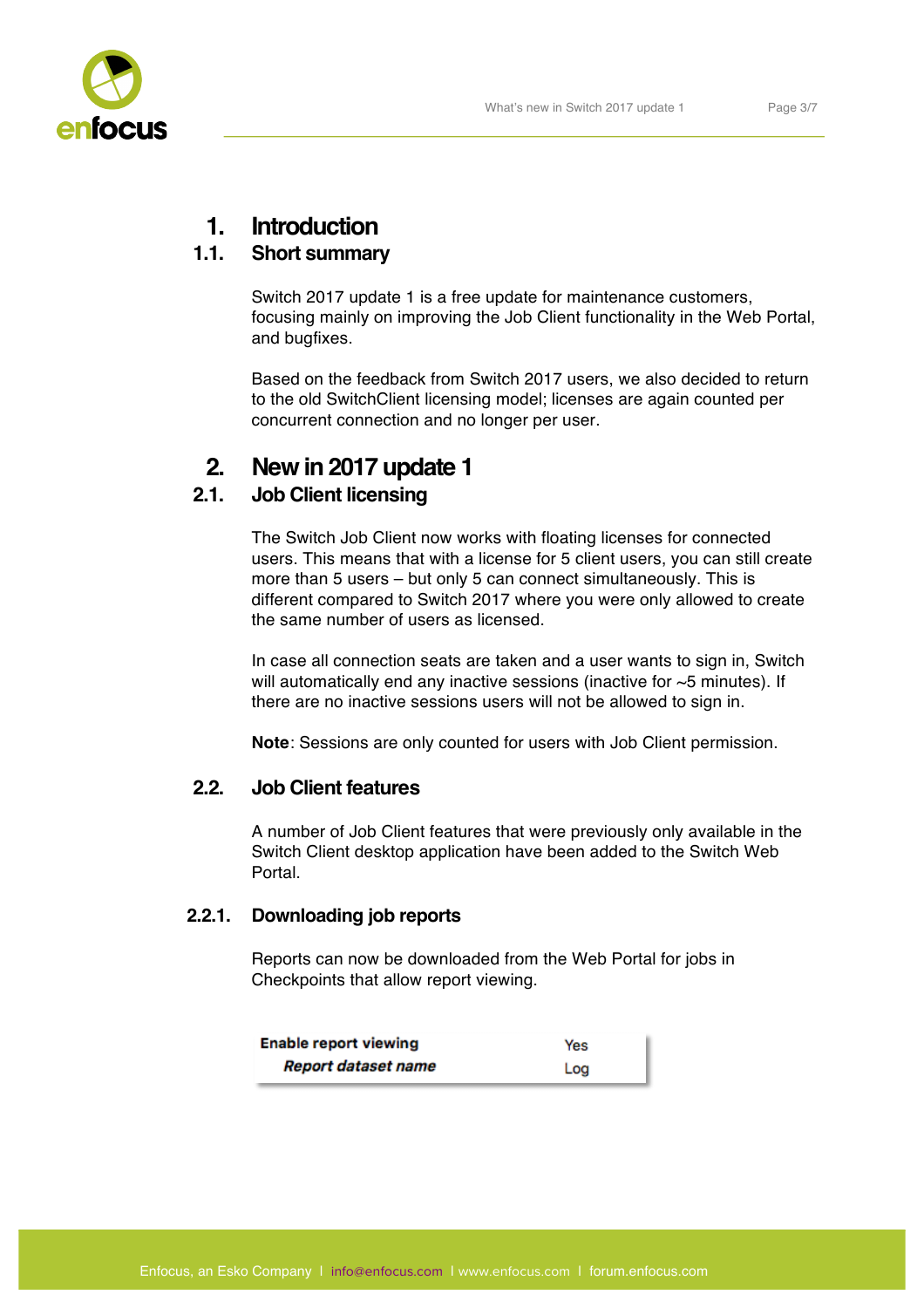



Depending on the report type and the browser settings, the report will either be downloaded or automatically opened in your browser.

#### **2.2.2. Locking, editing and replacing jobs.**

Because of browser restrictions, editing jobs on the Switch Web Portal works in a slightly different way than in the old desktop application.

There is no 'Edit' button on the Portal, but users can still replace a job with a new, edited version. To do so, they should download the job to their local system, edit it locally and then replace it..



If needed the job can also be blocked from being processed by other users by locking it.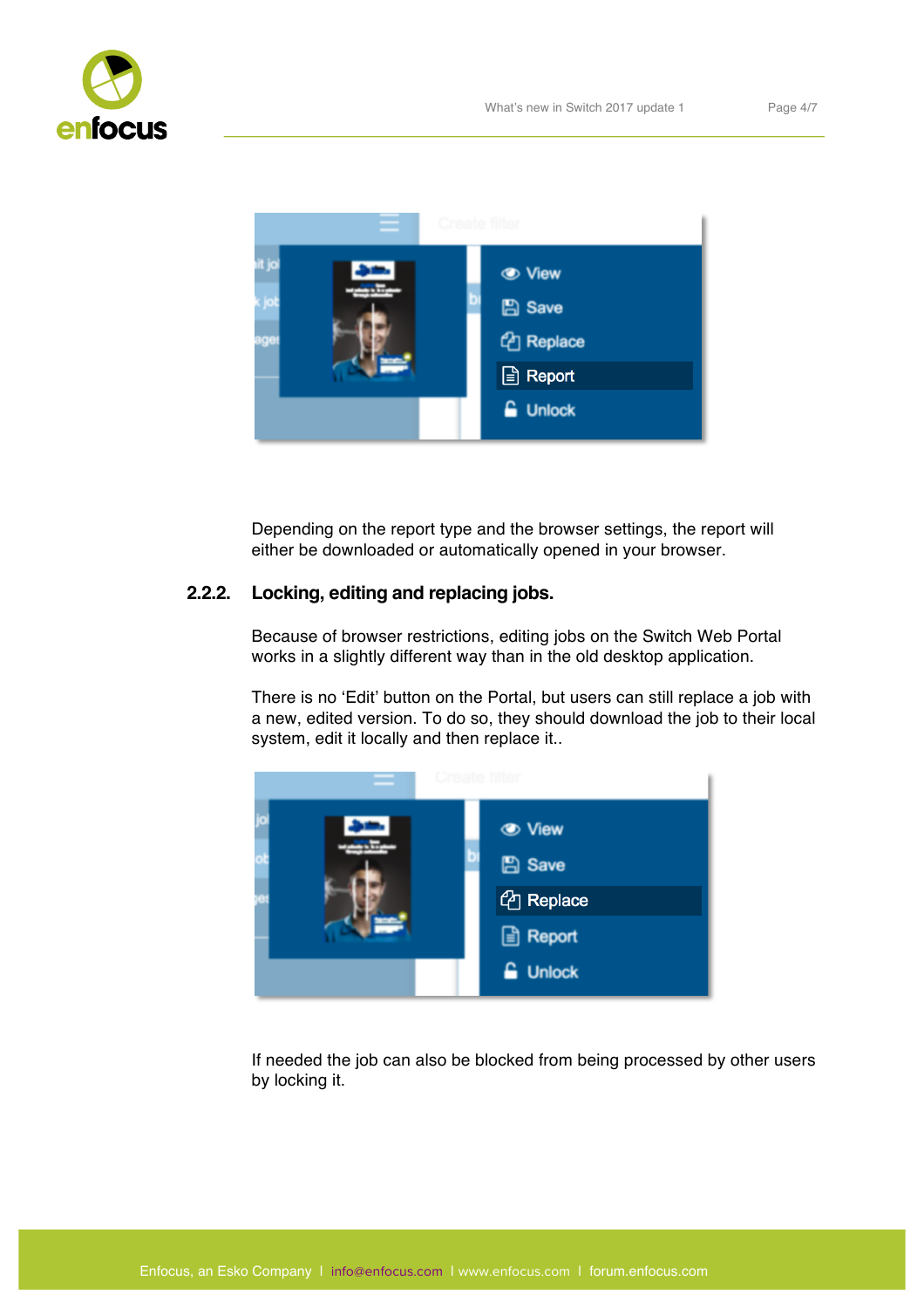



#### **Notes:**

- Users can only lock and unlock their own jobs, unless they belong to the administrator group (in that case they can unlock all jobs). Group managers can unlock their own jobs and the ones locked by the other members of their group.
- When replacing a job all dynamic metadata is re-calculated but the original Job name is kept.

## **2.3. Web Services**

All job client features on the Web Portal are also available on API level. New API calls in the Switch 2017 update 1 release are:

- GET job/report/:id
- PUT job/:id?action=replace
- PUT job/:id?action=lock / PUT job/:id?action=unlock
- GET /ping

For more information, refer to the Switch Web Services manual on Enfocus.com.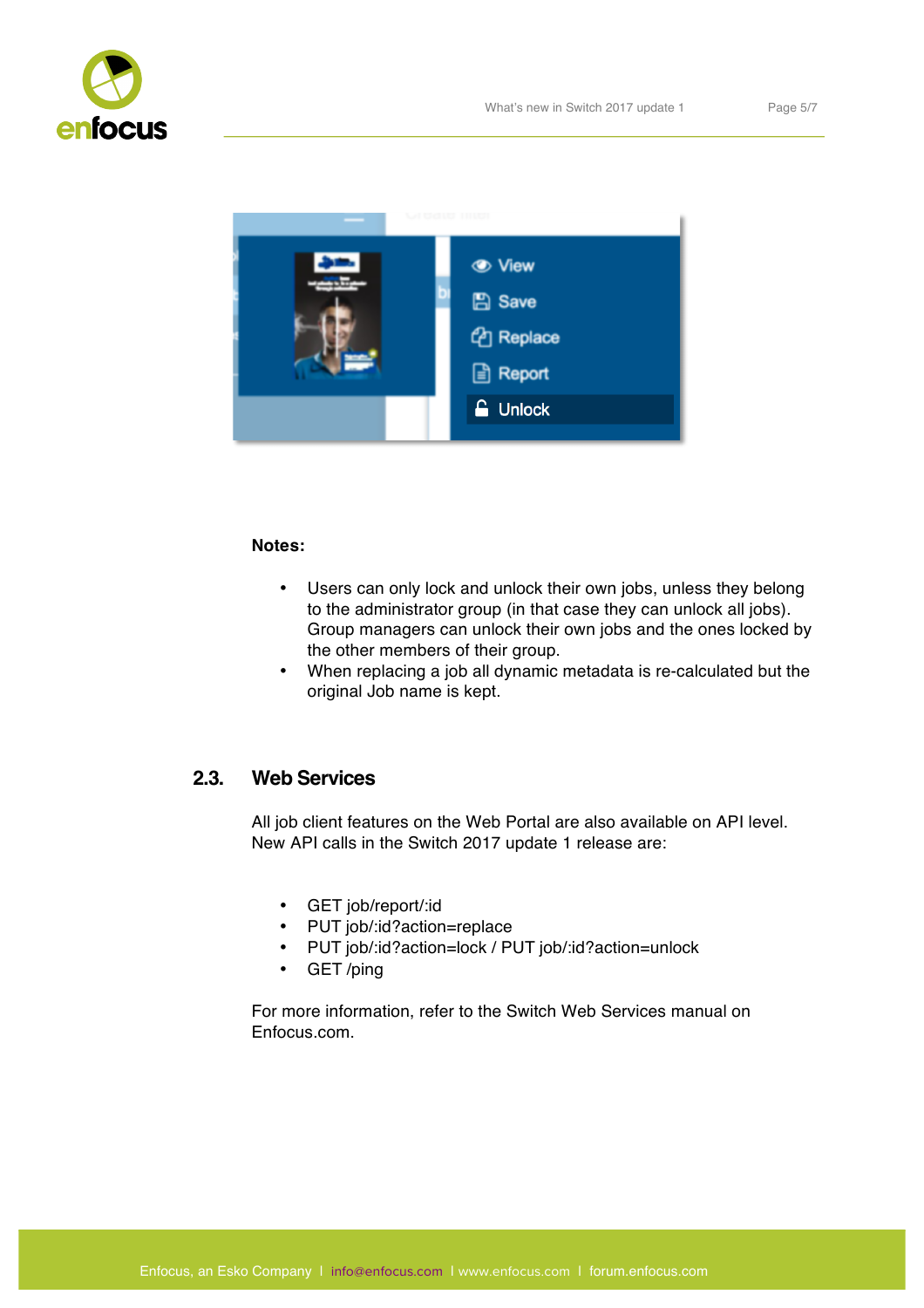# **2.4. New and updated configurators**

# **2.4.1. Apple Automator**

A scripted version of the Apple Automator is now available, so that users of the old C++ version in Switch 13 can upgrade to 2017 (which does not support C++ configurators) without losing functionality. As a consequence, the new configurator can be updated separately from Switch, just like any other configurator.

# **2.4.2. GMG GmbH & Co. KG, GMG ColorServer**

GMG is a leading developer and global supplier of high-end color management software solutions. GMG's customers span a wide range of industries and application areas including advertising agencies, prepress houses, offset, flexo, packaging, digital, and large-format printers as well as gravure printers. In combination with Switch, testing PDF files and color converting them is fully automated, guaranteeing consistent results for a variety of printing processes and substrates.

# **2.4.3. Meadows Publishing Solutions, DesignMerge® Pro**

Founded in 1991, Meadows Publishing Solutions is a commercial software development and integration company that specializes in database publishing and variable data printing automation. DesignMerge® Pro, their flagship variable data printing tool, works directly with the Adobe® InDesign® page layout application to produce personalized output in a variety of optimized formats. In combination with Switch, thousands of records of variable data can be automatically processed, producing Variable Data output in the PDF, PDF/VT, or PPML output format, all with complete error checking.

# **2.4.4. rti-rips.com, Harlequin RIP**

rti-rips.com (RTI) was founded in 1994 and have sold more than 5.000 Harlequin RIPs worldwide. RTI was an early adopter of internet marketing and has had a website focused on the sales and marketing of its products since 1995. RTI sells integrated RIP and workflow solutions, based on the Harlequin RIP, as well as thermal imaging systems, to the screen printing, flexographic, direct digital, and offset printing markets. In combination with Switch, adding an RTI RIP-Kit will enable users to automatically and directly drive a wide variety of prepress imaging devices including CTP, CTS, CTF, as well as digital proofers.